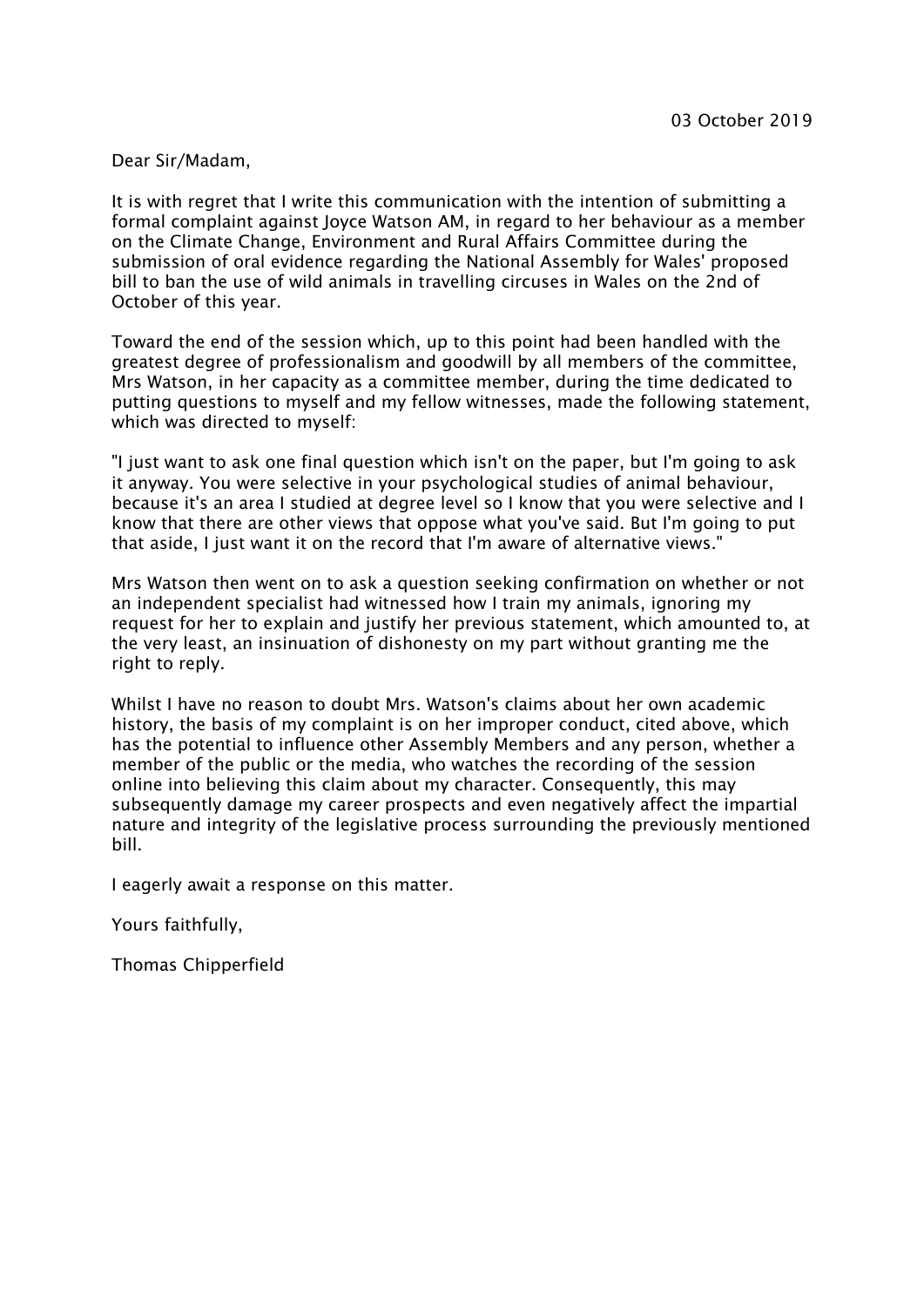## Cynulliad Cenedlaethol Cymru Y Pwyllgor Newid Hinsawdd, Amgylchedd a Materion Gwledig

National Assembly for Wales **Climate Change, Environment and Rural Affairs Committee** 

Thomas Chipperfield MHS Streetway Farm **Cannocks Staffordshire** WS11 8LX

09 October 2019

Dear Mr Chipperfield,

CCERA Committee – 02 October 2019

Thank you for your correspondence, dated 3 October 2019, which the Llywydd has passed to me to respond to in my capacity as Chair of the Climate Change, Environment and Rural Affairs Committee ('the Committee'). It is my responsibility, as Chair, to oversee the smooth running of committee proceedings. I have the authority, if necessary, to call Members to order for their behaviour during proceedings, in accordance with the Assembly's Standing Orders.

The Committee is grateful to you for attending its meeting on 2 October to give evidence. I know Members found the session informative.

In your correspondence, you refer to comments made by Joyce Watson AM during your appearance before the Committee. I was content that, in raising with you the issue of conflicting evidence on animal training practices, the Member was not in breach of the Assembly's Standing Orders in relation to behaviour in committees. Probing evidence with witnesses is an important element of committee scrutiny, and while I note your concerns, I am content that the Member conducted herself properly in her questioning.

I am sorry that you do not feel you were afforded an appropriate opportunity to respond to Joyce Watson AM's comments during your appearance. Should you wish to provide a



**Cynulliad Cenedlaethol Cymru** Bae Caerdydd, Caerdydd, CF99 INA

SeneddNHAMG@cynulliad.cymru C 0300 200 6565

**National Assembly for Wales** Cardiff Bay, Cardiff, CF99 INA

SeneddCCERA@assembly.wales

● 0300 200 6565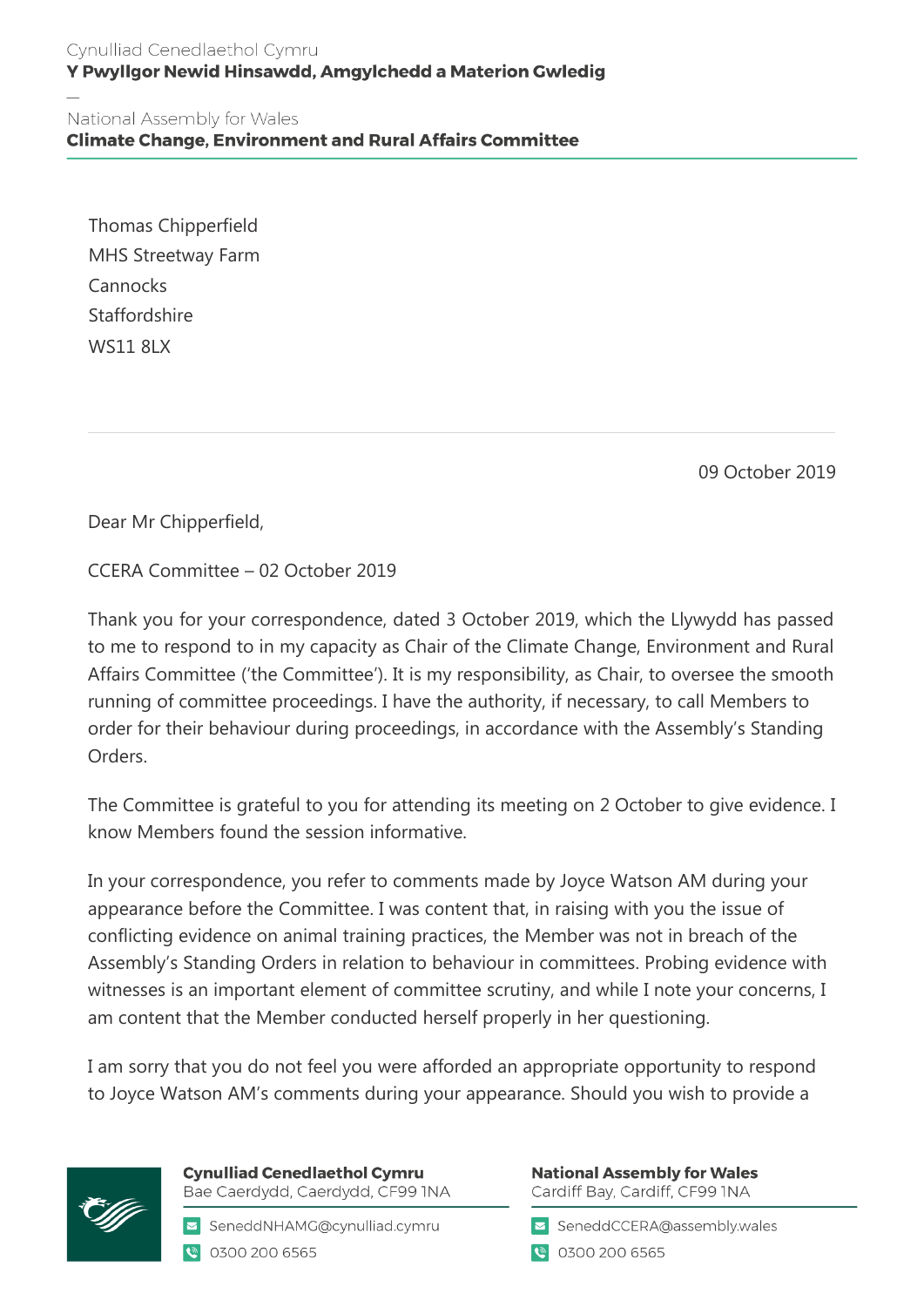response in writing I will ensure that it is circulated to Members and, subject to your agreement, published on the Committee's webpage.

You will be aware that the evidence session ran over by some 20 minutes. I hope this demonstrates my willingness, and that of the Committee, to give witnesses every opportunity to express their views and inform our scrutiny of the Wild Animals and Circuses (Wales) Bill.

I am copying this letter to Joyce Watson AM and to the Llywydd, for information. If you are content, your letter and my response will be published on the Committee's webpage in the interest of openness and transparency.

I trust that I have addressed the issues raised in your letter.

Yours sincerely,

Mike Kedges

**Mike Hedges AM Chair of Climate Change, Environment and Rural Affairs Committee**

cc: Elin Jones AM Llywydd (Presiding Officer) Joyce Watson AM

Croesewir gohebiaeth yn Gymraeg neu Saesneg.

We welcome correspondence in Welsh or English.

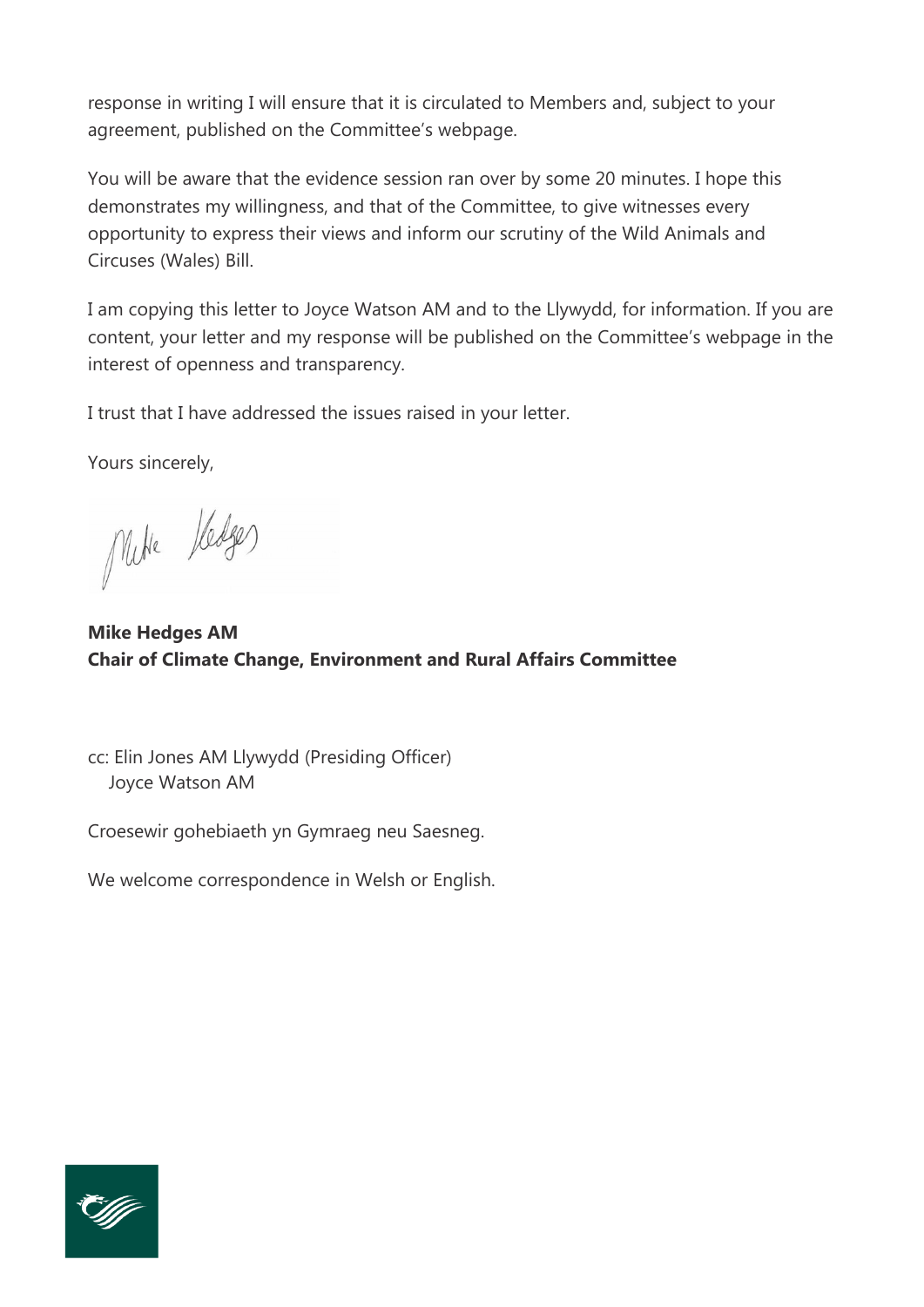Dear Mr Hedges,

Thank you for your response to my complaint. Whilst I appreciate your consideration of my concerns, I fear that I have been unclear in expressing them.

I have no issue with my submission or connected statements being probed or questioned, I was aware of that being the purpose of my being invited to testify in the Senedd, my concern lies in how Mrs Watson used her time to question me to accuse me of being selective with my evidence. Not only was no explanation offered for this allegation, in terms of theories on animal psychology, but also no proof of my acting in bad faith was given, which is the substance of Mrs Watson's claim. It is precisely this point that I take issue with.

Specifically, having just consulted the Standing Orders Assembly Members are subject to, I feel that Mrs Watson's action was in violation of,

## **Personal Statements**

12.53 A personal statement must be brief, factual and must not be subject to debate.

I would like to add that I am aware of how generous you, as chair, and the rest of the committee were in granting myself and my colleagues the time you did. This fact was on my mind when repeatedly asking for your permission to add further points to the subjects being discussed.

In summary, I feel that Mrs Watson's accusation of my attempt at deception is damaging to my reputation. I respectfully ask for action to be taken on this matter.

Thank you again for your time in considering this issue.

Kind regards,

Thomas Chipperfield